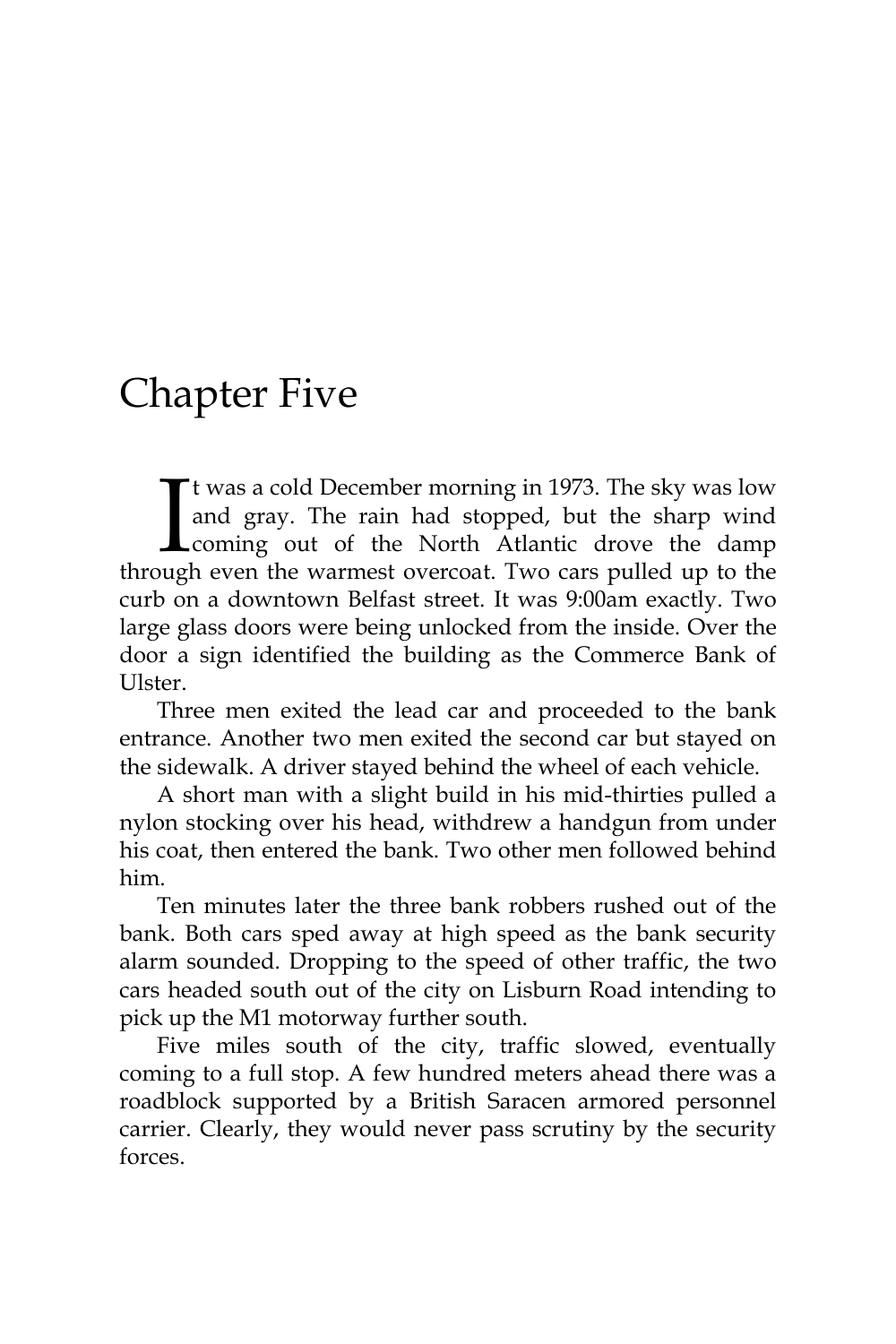Both cars swung out of the line of waiting vehicles and proceeded back north, turning east, and then south again after a few blocks. They hoped to wend their way through the urban areas that stretched almost continuously from Belfast south to the city of Lisburn. The security forces could not block all the streets and highways.

They hoped to pick up the A3 Motorway in Lisburn, then travel southwest through Armagh, eventually crossing the border into the Republic near Monaghan. Thirty minutes later they had picked up the A3 and were heading out of Lisburn, the countryside turning more rural.

"How'd we do, Patrick?" the slight man asked one of the men in the back seat.

The man started to remove the bank notes from the satchel. "Don't know exactly, Michael, but it looks pretty good. I'd say well over five thousand, maybe ten," he said, referring to an amount in British pounds sterling, while he felt through the satchel.

"Piece of cake. You had it planned perfectly, Michael," one of the other men said.

"Michael, behind us! There's a copper with his lights on coming up fast!" the driver said. "Looks like maybe two cars."

"What do we do, Michael?" the driver asked anxiously.

"Nothing yet. Keep your speed. Can't out run them. Could be they're not after us. At any rate, we let them close then we'll have it out with the bastards if that's what it's to be. Patrick, you and Tim get down low so they can't see you," Michael Flynn said.

"Jesus, look at that! They've fucking panicked!" the driver exclaimed, referring to their companions in the car ahead.

The lead car with the other three men had apparently seen the police coming up behind and decided to make a run for it.

"What do you want me to do?" the driver asked.

"Keep your speed," Flynn ordered.

The police cars pulled along side. The officer in the passenger seat looked the I.R.A. driver over intently. The driver,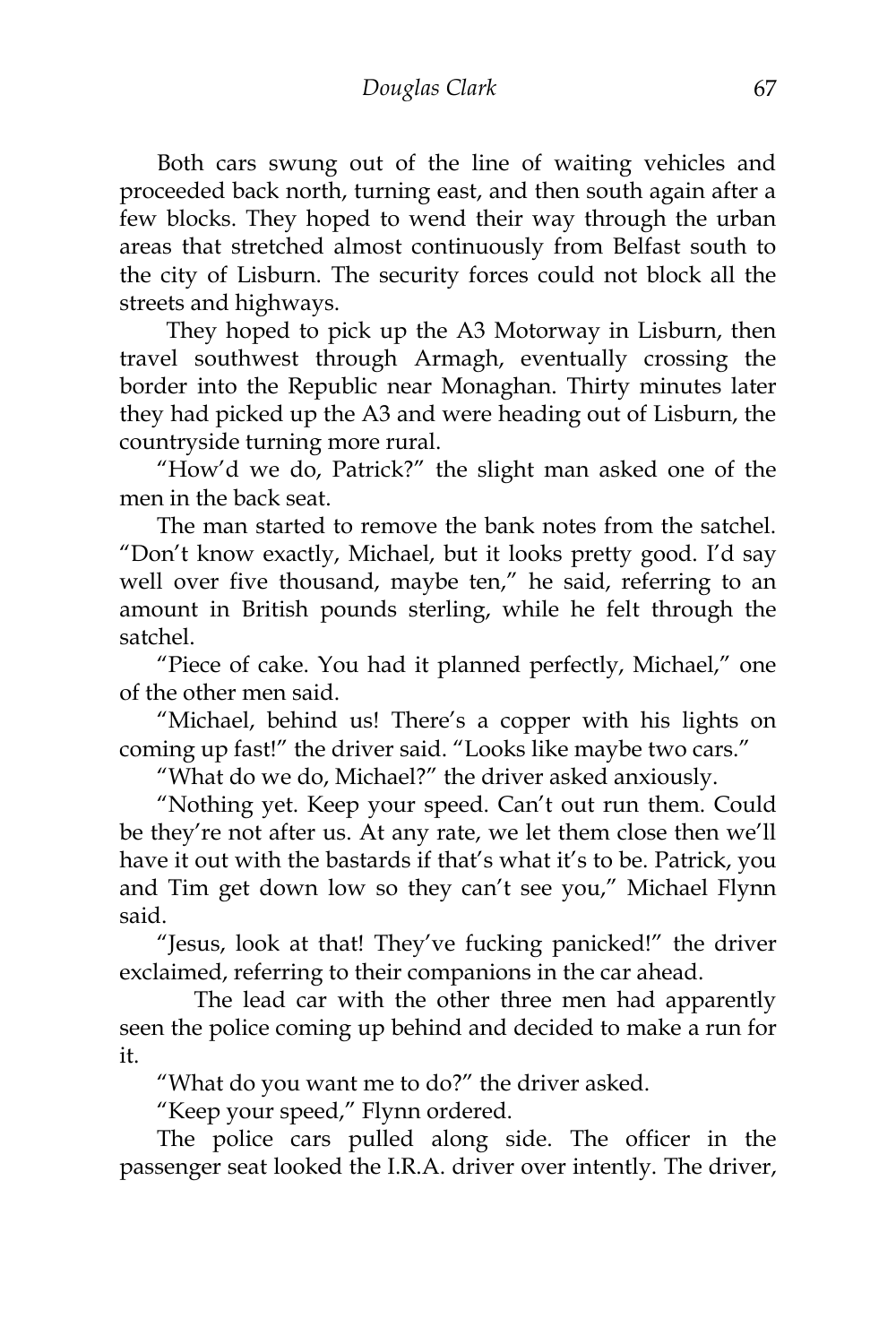to his credit as an actor, smiled and made a brief gesture of a wave. The lead police car accelerated, followed by the second.

"God damn it. I don't think the bastards even knew it was us," Flynn said. "Stay behind them, but don't get too close."

Flynn's driver accelerated, keeping the flashing lights of the police vehicles in sight a kilometer ahead. The chase went on for ten minutes.

Rounding a curve, Flynn's driver suddenly braked hard. A few hundred meters ahead the two police vehicles had apparently stopped. Lights were still flashing.

All four police officers were out of their vehicles. Flynn could see them moving off the road down a gentle slope with their guns drawn. Pulling up behind the police vehicles, Flynn saw the overturned I.R.A. car.

"Patrick--you and Tim get ready, get your weapons" Flynn said. The two men in the back seat grabbed their automatic weapons, American made Armalite AR-18, 5.56mm assault rifles. Flynn pulled his own handgun, a Colt .45 automatic, from his shoulder holster.

The driver proceeded slowly, stopping just behind the police vehicles. Flynn and the two men from the back seat exited the car in a crouched position. They observed the R.U.C. officers approaching the overturned I.R.A. car cautiously.

"Now, lads, kill them!" Flynn shouted.

Patrick and Tim fired several short bursts, just as Flynn had drilled them. Two of the R.U.C. officers went down immediately. A third fell to Flynn's own fire. The fourth was hit in the legs.

Flynn's group reached the wrecked car. Two of their comrades were still alive. The driver was obviously dead. The man in the front passenger seat was also dead from hitting the windscreen. Patrick and Tim helped their injured comrades back to the car.

Flynn approached the only surviving R.U.C. officer.

"Christ, don't kill me. I was only doing my duty. I've got family -- a wife, two kids. I'm not political," the officer pleaded, looking into Flynn's face. He was young, perhaps in his late twenties.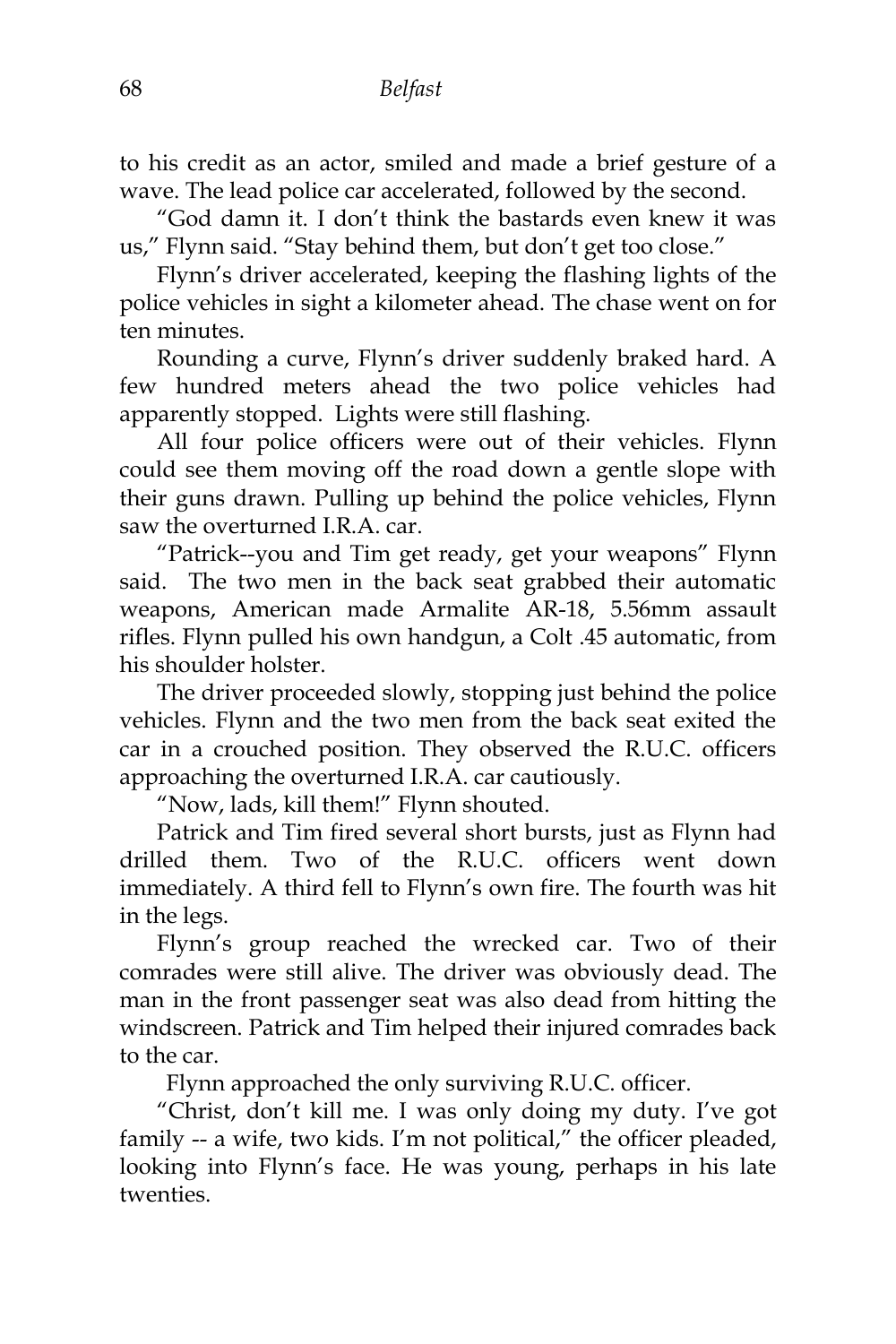"You can identify me. No way around that, lad," Flynn said, then shot the R.U.C. police officer in the forehead.

The six I.R.A men drove off.

The security forces were now on full alert. A second bank robbery had occurred in Derry that same morning. Main highways were blocked. Highways leading across the border into the Republic were manned with bolstered security. Flynn had the driver stop in the village of Killmore, just north of the A3, six kilometers out of Armagh. Flynn placed a call from a public telephone.

His call brought three different vehicles to a remote spot along a country road north of Killmore. The six men transferred to the various vehicles, abandoning the car used in the robbery. During the next twenty-four hours, all of Michael Flynn's group would be smuggled south across the border into the Republic of Ireland.

Three weeks later, Flynn was again mounting another mission. This time he had twelve men, all well armed. If the truth were known, they possessed a significant percentage of the total automatic weapons arsenal of the Provincial Irish Republican Army. Flynn was the boldest field commander in the Army and thus got the best available weaponry.

Contrary to newspaper stories, the I.R.A. had limited weapons resources. British security forces in Northern Ireland were very effective in intercepting weapons smuggling into the north. Likewise, the Irish Republic also was aggressive in preventing arming of the I.R.A. from bases of support across the border.

Flynn's next mission was to mount an attack on British Army personnel near the border village of Crossmaglen. Crossmaglen was at the front line of the battle between the security forces and the I.R.A. During a recent night patrol, British troops stationed in the area had been responsible for the deaths of four I.R.A. men smuggling explosives into the north.

Flynn did not like the plan. He did not think that the I.R.A. should risk men and resources in openly confronting a superior armed enemy under circumstances that did not offer any equalizing advantage. The I.R.A. was a guerrilla force. Flynn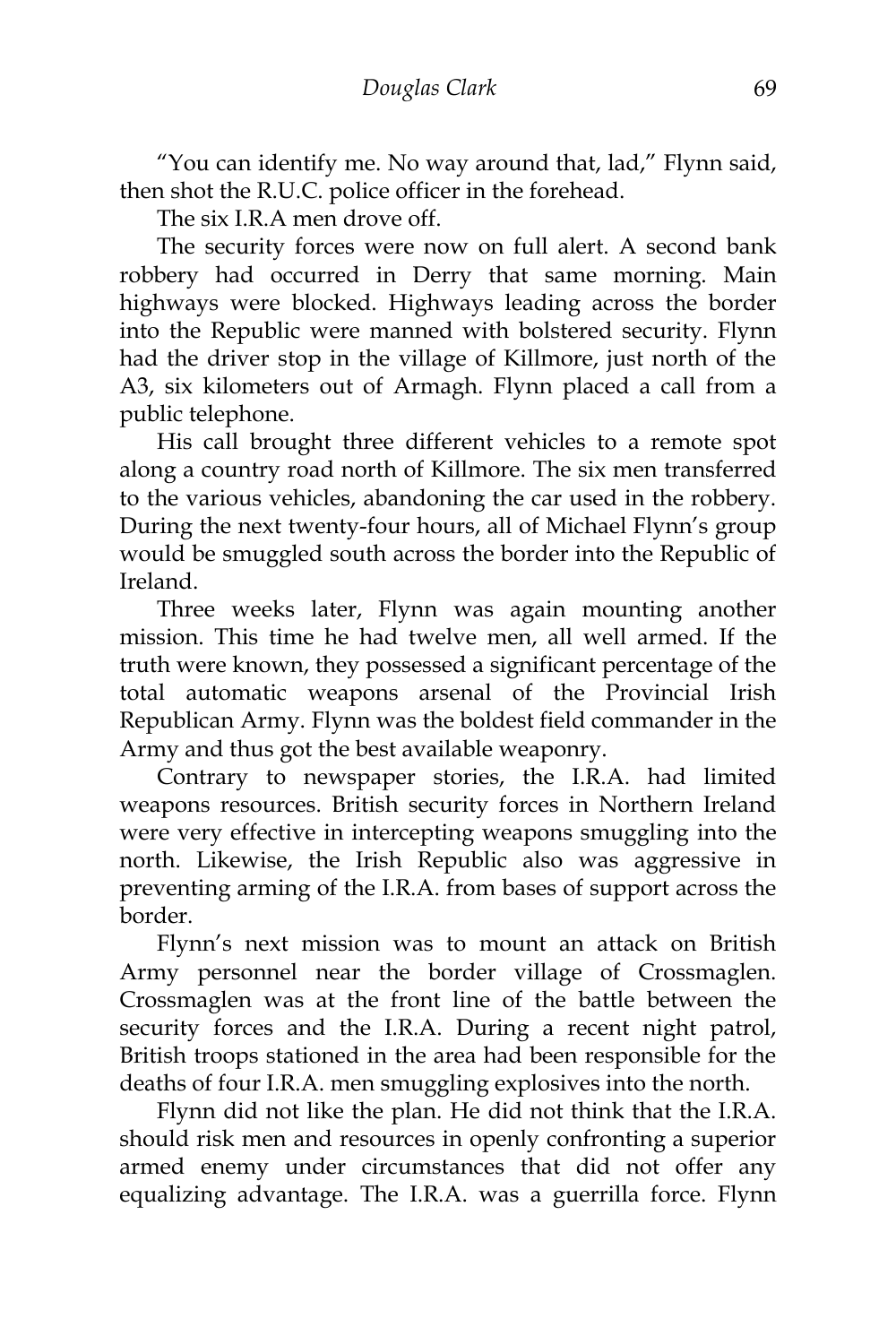understood the tactics that made such a force effective. A force to be used in a war of attrition on the enemy's will to continue. An open confrontation, no matter the element of surprise, left many possibilities for disaster for the inferior force.

His commander pointed out that it was necessary to show the I.R.A. as a real rebel force with strength to bring off a direct attack on the British Army in a show of strength.

Flynn felt however there were less risky targets. Not that he was afraid. But failure in such a direct confrontation could diminish public impression of the I.R.A.'s strength. Regardless, Flynn would obey orders. He also knew that he was the best suited to plan and execute this raid.

The weather was bitter. The men were terribly cold. All were veterans. All had seen action before. All were still anxious. It was at a time like this with a black moonless night, the damp and the biting cold, the loneliness and the fear, that one questioned what he was doing. Only Flynn did not. Such hardships only served to define his sense of purpose.

They were waiting, concealed along a narrow, unpaved road that wound through a wooded area. Half of the unit was distributed on either side of the road, positioned to avoid hitting each other in a crossfire. Information had been fed to a suspected informer about a shipment of arms moving across the border. If the intelligence was correct, they would not only ambush a British army unit, but also confirm and eliminate an informer.

They had been concealed in the wet thicket bordering the road for several hours. It was two o'clock in the morning. Flynn reacted at a noise. A branch breaking? Hard to tell with the damp. Then again--someone was moving about behind them. Flynn swung around to face in the direction of the sounds. He was armed with an AR-18 assault rifle.

Within moments all hell broke loose. Automatic fire erupted from behind the men on one side of the road. Several were hit during the initial bursts. Flynn could see the muzzle flashes. He fired short bursts at two such flashes, hearing a response from at least one man being hit, then dropping to the ground and rolling to a new position after each burst.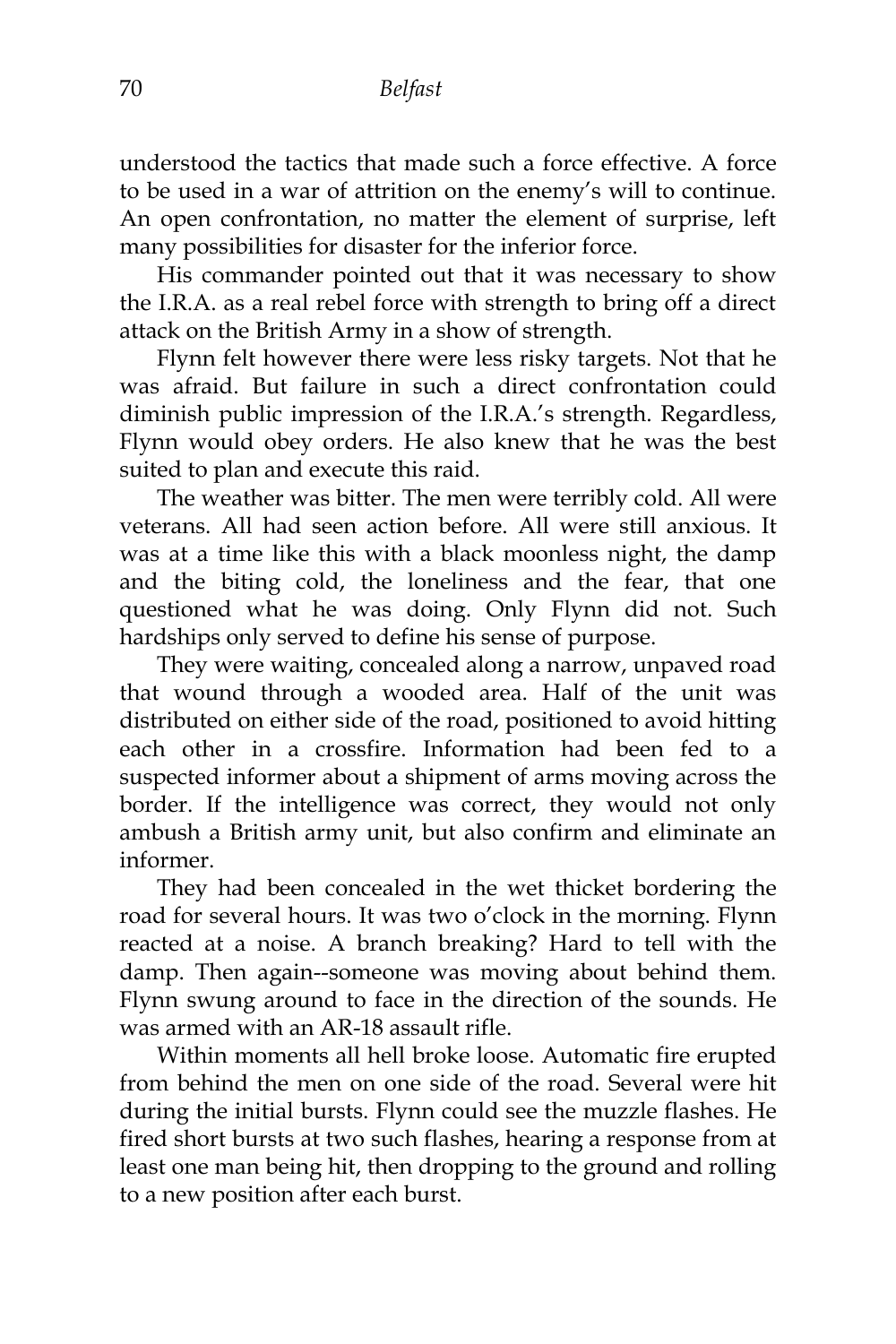The I.R.A. men on the near side of the road to the attacking force returned fire. Those situated on the opposite side of the road were forced to hold their fire. There was no way to distinguish the attackers from their own comrades.

Flynn knew he must get to the other side of the road and lead an escape. They had become the victims of an ambush themselves. He suspected the attackers may be an S.A.S. search and destroy operation. The S.A.S., the British Army's Special Air Service, an elite special forces unit, would be armed with the latest technology, including infrared, or light enhancement optical instruments. They would locate and pick off each I.R.A. man one by one.

The S.A.S. had the earned reputation for preferring to kill the enemy, rather than taking prisoners. They were not only highly trained and critically selected, but entirely ruthless from the command structure down to the soldier.

Flynn crawled across the road. Firing continued behind him. These were good lads. They'd hold their ground, hopefully take some casualties. But he knew they had little chance of survival against the resources of the enemy.

"Patrick? Gerry? Brian? Terry?" Flynn called out in a loud whisper. "It's me, Michael."

In a moment, one of his men responded, "Michael, over here."

Flynn found him. "Gerry, we've been ambushed. Got to get out of here. Everyone's to go in a separate direction. Stick low. Look for cover. They've probably got night glasses. Now go!"

The man crawled away frantically using the dense brush for concealment.

Flynn moved on down the side of the road to warn the others. Within a few minutes he had contacted three of his men. The last I.R.A. man on that side of the road was firing across the road. Flynn reached him just as the man was hit in the upper arm.

"Holy Mother, Michael, I'm hit right bad," the man yelled. It was Terry Fergus, a likable chap and good soldier.

The bullet had hit a major artery. Blood spurted from the wound, but neither could see the effect in the dark. Flynn felt the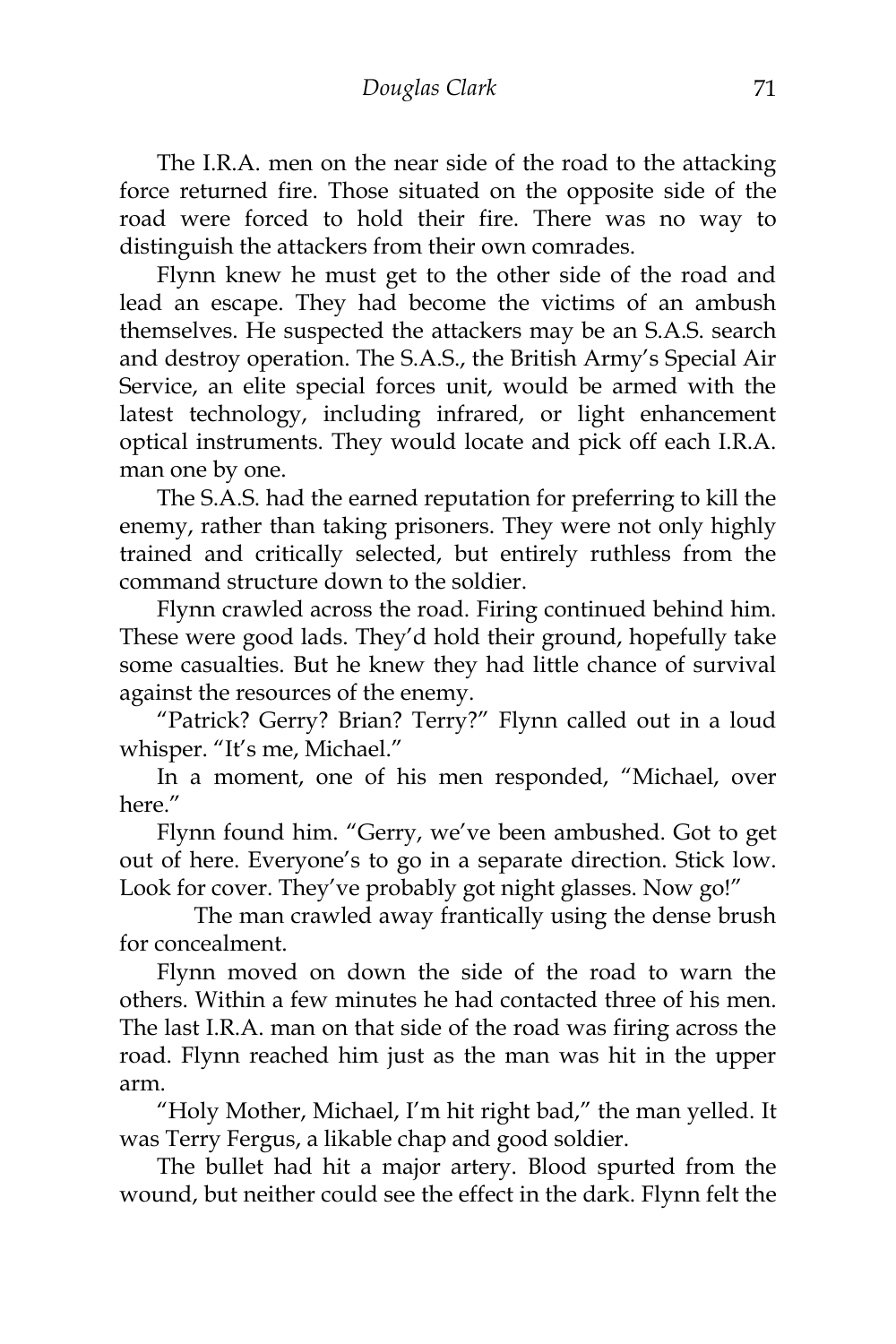warm wetness soak through his jacket. Using his belt, he was able to get above the wound and tourniquet the arm.

Flynn fired a burst then quickly pulled away from the position, half dragging the wounded man with him. If Fergus succumbed to shock, he would be forced to leave him. As it was, they both had poor chances.

Frequently stumbling, crawling as best they could, they made several hundred meters progress in a few minutes. It was pitch black. Unseen branches scratched their faces as they crawled through the thicket. There was only one incidence of automatic weapons fire in the distance, then silence.

If the attacking force had infrared optics, Flynn and Fergus would soon be found. Even at a considerable distance, the signature of their body heat would stand out vividly against the comparatively cold background. Light enhancement technology on the other hand, did only that--amplify what little light did exist at night. On this dark night, that was mercifully very little. Escape might come down to the technology employed by the attacking force.

Terry Fergus was almost at his end. The loss of blood, the exhaustion after the dissipation of the adrenaline surge, the pain of his shattered arm had all taken a terrible toll. They had traveled perhaps three kilometers with Flynn half carrying Fergus. Locating a depression, a little ravine surrounded by a few trees, he laid the wounded Fergus down.

"We'll rest here, Terry," Flynn said.

"It's so fucking cold, Michael." The ground was wet. Fergus was shivering uncontrollably. "Am I to die, Michael?"

"Not yet, lad. I think we got away. You need to hang on just a while longer though. I'll be getting you out of here." But he was not confident that Fergus would survive the next few hours.

"Go to sleep, lad. I'm goin' to be a short distance away. Anybody comes close I'll catch them unawares."

Fergus grabbed Flynn's arm, "Michael, don't let me die out here."

"I'm with you, Terry. I know its tough but you're up to it. You hang on and I'll be getting us out of here. We need to wait it out until first light. I'll be close by. Don't worry now."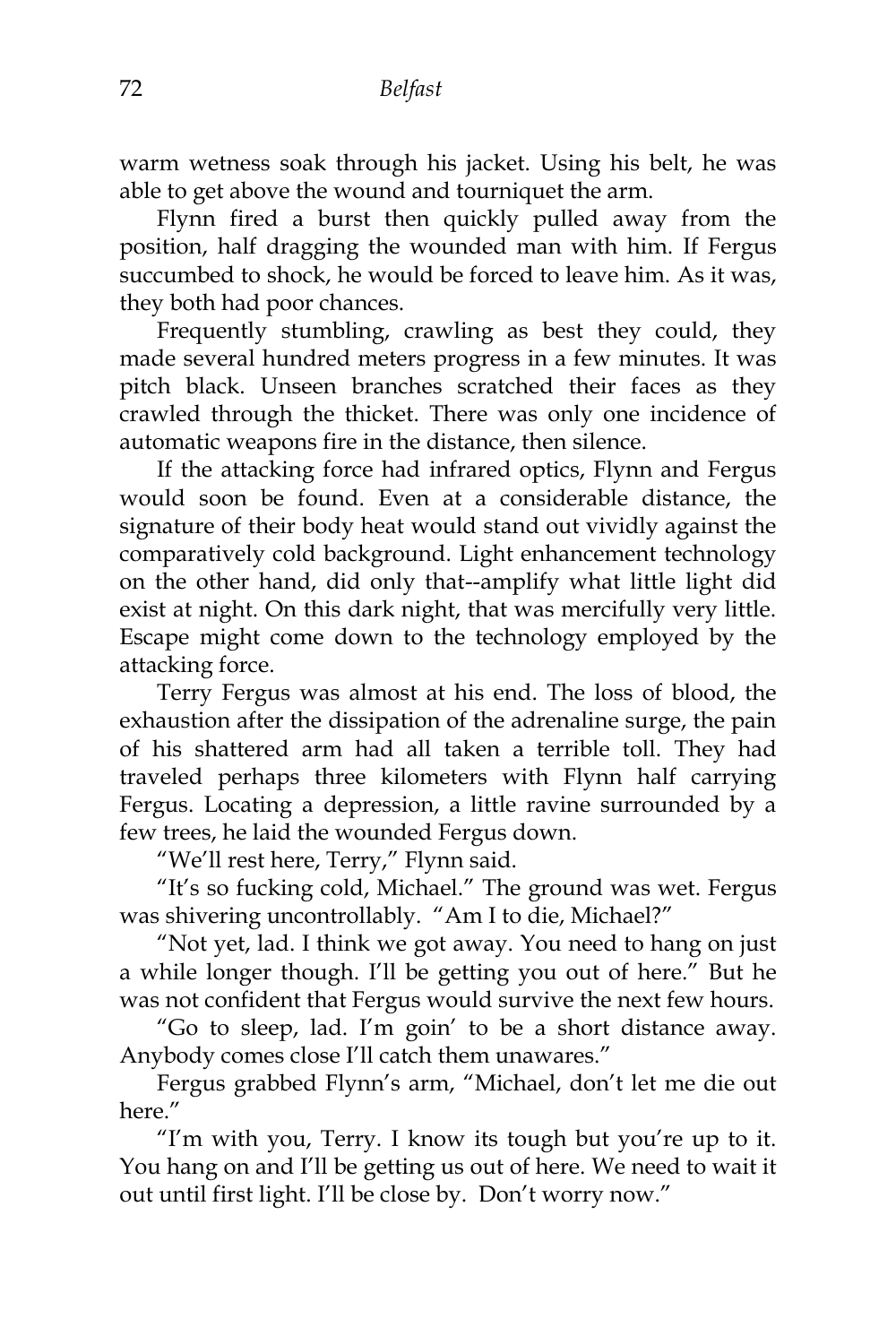Flynn situated himself twenty meters away, looking in the direction of his wounded companion through a fork in a doubletrunked tree. If a patrol happen upon them, it would be tactically better to be separated. Flynn was armed with only his .45, having abandoned his assault rifle to make his escape and help his wounded companion. Terry Fergus was armed only with a 9mm pistol.

Dawn broke. Flynn castigated himself for falling asleep. After first checking the area, he crawled down to his wounded companion. The sight was horrific. A good portion of Fergus' clothing was soaked in blood, now mostly dried. The man was cold. He thought that maybe Fergus was even dead. Flynn first rubbed the man's cheeks, then slapped him gently. Eventually, the man woke from his stupor.

Looking at his arm, then his blood-soaked clothes, Fergus said, "I'm scared, Michael, I'm come-to-Jesus scared. I'll be dyin' without a priest. You've got to get yourself out of here, Michael. I can't go any further. Don't think I could even stand. You know they're lookin' for us."

"You stay here, I'm going to reconnoiter. There should be some farms in that direction," Flynn said, pointing. "I'll look for shelter. Then we'll find some way to communicate with our people."

Flynn dragged Fergus to a clump of bushes offering better concealment and draped his own coat over him. He then left, moving cautiously in a crouch through the high grass in the meadow.

After moving off only a few hundred meters, Flynn saw several men emerge from a thicket, moving in the general direction to where his wounded companion was concealed. He knew it must be an army patrol pursuing the remnants of his attack force.

Fucking hell. This was a major disaster. Good men had died. It was his fault. Bad strategy. Poor planning. He hadn't planned for such a contingency, one that would place them in ambush. How did the Brits know? Still, he should have covered for such an eventuality. He was to blame. He had been in command. He could not let Terry Fergus die in that lonely field at the hands of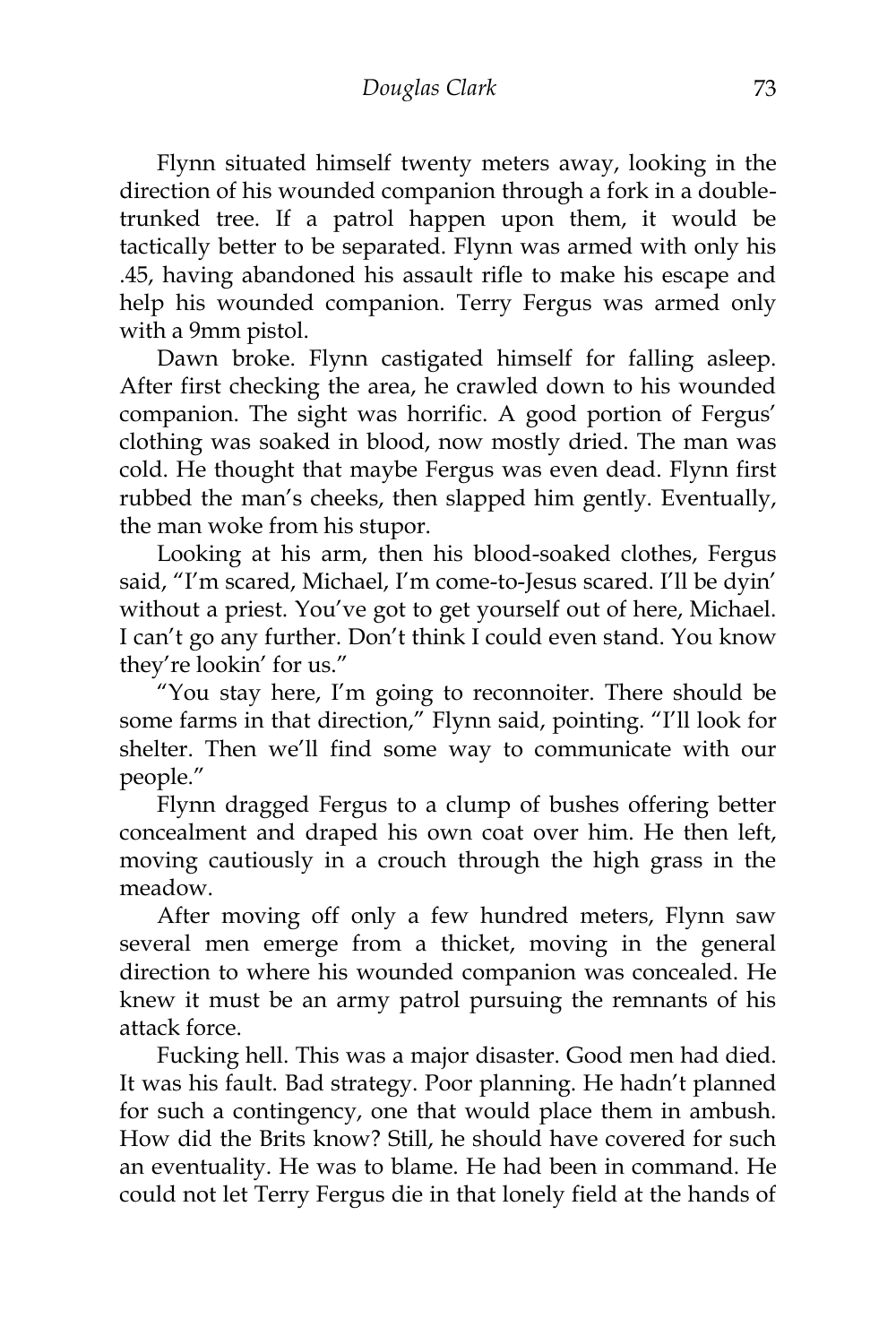the bloody British army. They'd kill him for sure. Maybe this was the time he himself should die. For sure he would take some of the bastards with him.

He started back in the direction where he had left Fergus. Gauging the probable direction of the advancing security forces, he moved in a circular pattern that would hopefully bring him up behind them. He would have to get in close. With only the .45 pistol, his range was limited.

It was a regular British army patrol, not the S.A.S. Appeared to be four men. They were headed directly toward where Terry Fergus was concealed, probably following the beaten down grass and the muddy tracks. Half carrying his wounded friend, and pushing hard for distance through the night, there had been little time to be delicate about leaving signs.

Flynn crawled on his stomach to within fifty meters behind the soldiers who were advancing cautiously and spread out at ten-meter intervals. Suddenly there came the report of several shots in quick succession. Sounded like a handgun. Automatic weapons fire erupted from the army patrol.

The firing stopped after several moments.

"Henderson?" someone yelled, probably the platoon sergeant.

"Here. OK," came a reply. "Smith?" "Here" "Hodges?" No reply. "Hodges?" "Kirby?" "Here" "Hodges?"

One of the soldiers found Corporal Hodges. He had taken a round in the chest. He was barely conscious, spitting up blood from a damaged lung. The other soldier frantically put a field dressing on the wound to try to stem the flow of blood.

The two other soldiers joined the third. Soon, more automatic fire erupted. From Flynn's position, he could see the kneeling soldiers firing at what must be Fergus' position. The